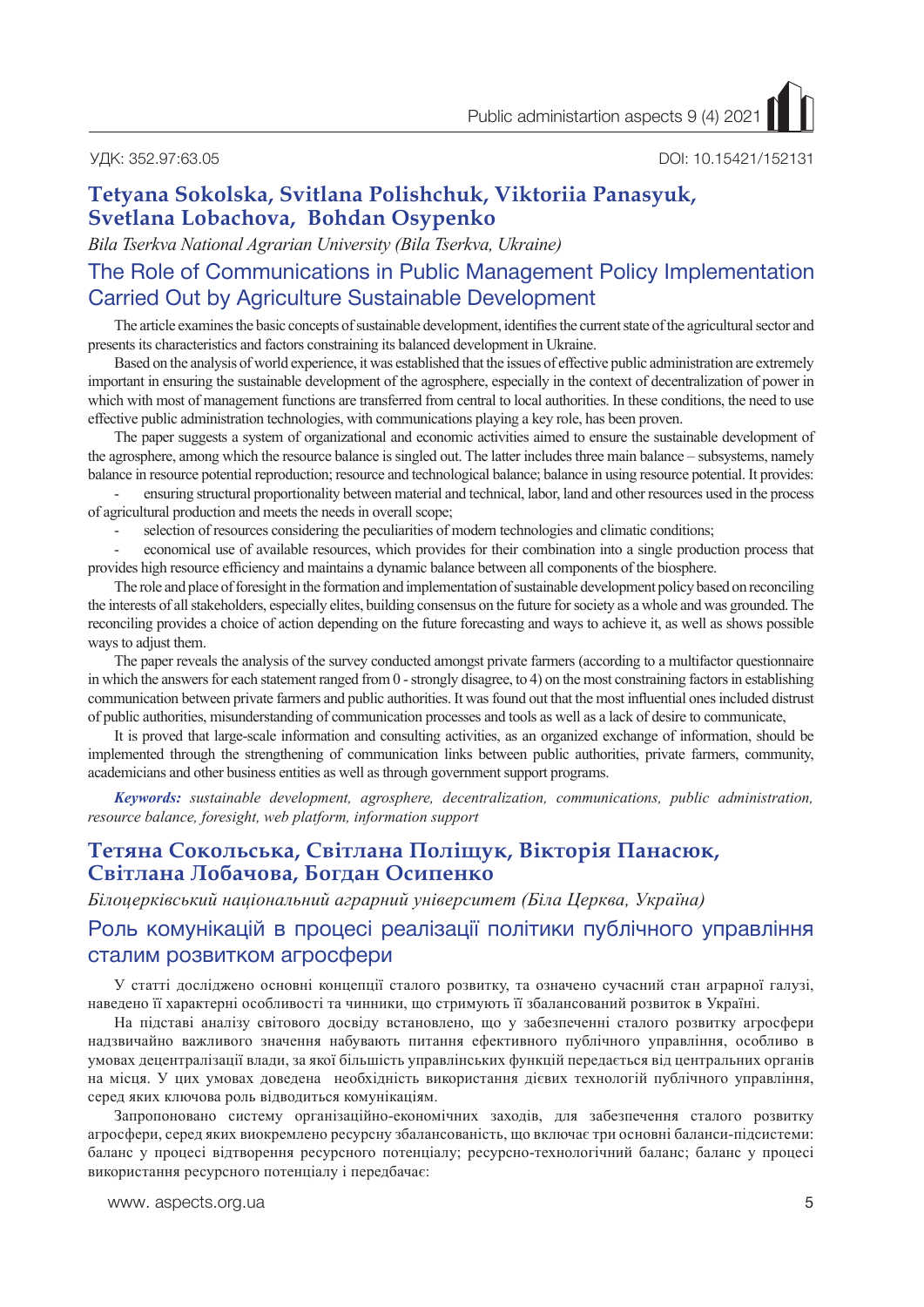# Аспекти публічного управління Том 9 № 4 2021

– забезпечення структурної пропорційності між матеріально-технічними, трудовими, земельними та іншими ресурсами, що використовуються в процесі сільськогосподарського виробництва і в загальному обсязі відповідає потребам;

– підбір ресурсів з урахуванням особливостей сучасних технологій та природно-кліматичних умов;

– ощадливе використання наявних ресурсів, що передбачає таке їх поєднання в єдиний виробничий процес, який забезпечує високу ресурсовіддачу і одночасно збереження динамічної рівноваги між всіма компонентами біосфери.

 Обґрунтовано роль і місце форсайту у формуванні та реалізації політики сталого розвитку, який базується на узгодженні інтересів усіх стейкхолдерів, передусім еліт, створення консенсусу щодо майбутнього для всього суспільства і передбачає можливість вибору варіанта дій залежно від прогнозування майбутнього, тобто фактично спрямований на проектування майбутнього і пошук шляхів його досягнення, а також показує можливі шляхи їх коригування.

 Наведено аналіз опитування ОСГ (за багатофакторною анкетою відповіді в якій для кожного твердження були в діапазоні від 0 -категорично не згоден, до 4) щодо найбільш стримуючих факторів налагодження комунікацій між ОСГ та органами публічної влади, який засвідчив, що найбільший вплив мають: недовіра до органів публічної влади, нерозуміння процесів та інструментів комунікації, також має місце відсутність бажання комунікувати.

Доведено, що широкомасштабна інформаційно-консультативна діяльність публічній сфері, як організований обмін інформацією, має реалізовуватися через посилення комунікаційних зв'язків між органами публічної влади, ОСГ, громадою, науковцями та іншими суб'єктами господарювання, через державні програми підтримки.

*Ключові слова: сталий розвиток, агросфера, децентралізація, комунікації, публічне управління, ресурсна збалансованість, форсайт, веб-платформа, інформаційне забезпечення*

### **Problem formulation.**

The concept of sustainable development, which provides for economic stability harmonization with social welfare and environmental security, has recently become the most widespread among the concepts of civilizational development. Against the background of the current general instability, agricultural sector requires a special approach to solving this issue due to its quantitative, qualitative and structural imbalance caused by the irrational production structure, lack of adequate state support for agricultural production, excessive depletion of natural resources [1]. In addition to the problems of inefficient organization of rural development, their depression, insufficient diversification of activities, unemployment and impoverishment of the rural population, the growth of anthropogenic pressure on the environment contribute to it. Giving priority to economic growth, current social and especially environmental tasks are solved on a residual basis with the rural population living the standard remaining quite low. However, it is becoming increasingly clear around the world that development is not just about production increase. The new paradigm emphasizes the local definition of

the development needs, which includes noneconomic or non-industrial indices, such as quality of life, equity and social participation [2]. Therefore, there arises the question on what aspect should we focus on? Should it be productivity increase, health and social conditions improvement, human resources development or the environment preservation for future generations?

Analysis of the world's leading countries experience reveals that the issues of efficient public administration are vitally important in ensuring sustainable development. It is especially important in the context of decentralization of power, in which most management functions are transferred from the central to lower levels and become their own task. In these circumstances, there is an urgent need to use effective public administration technologies with a key role played by communications. It is only reliable information links between all levels that can provide for the effective operation of public authorities.

In particular, T.V. Sivak [3] believes that rethinking the role of communications in public administration has led to understanding the need to move from an informing model to a model of interaction in management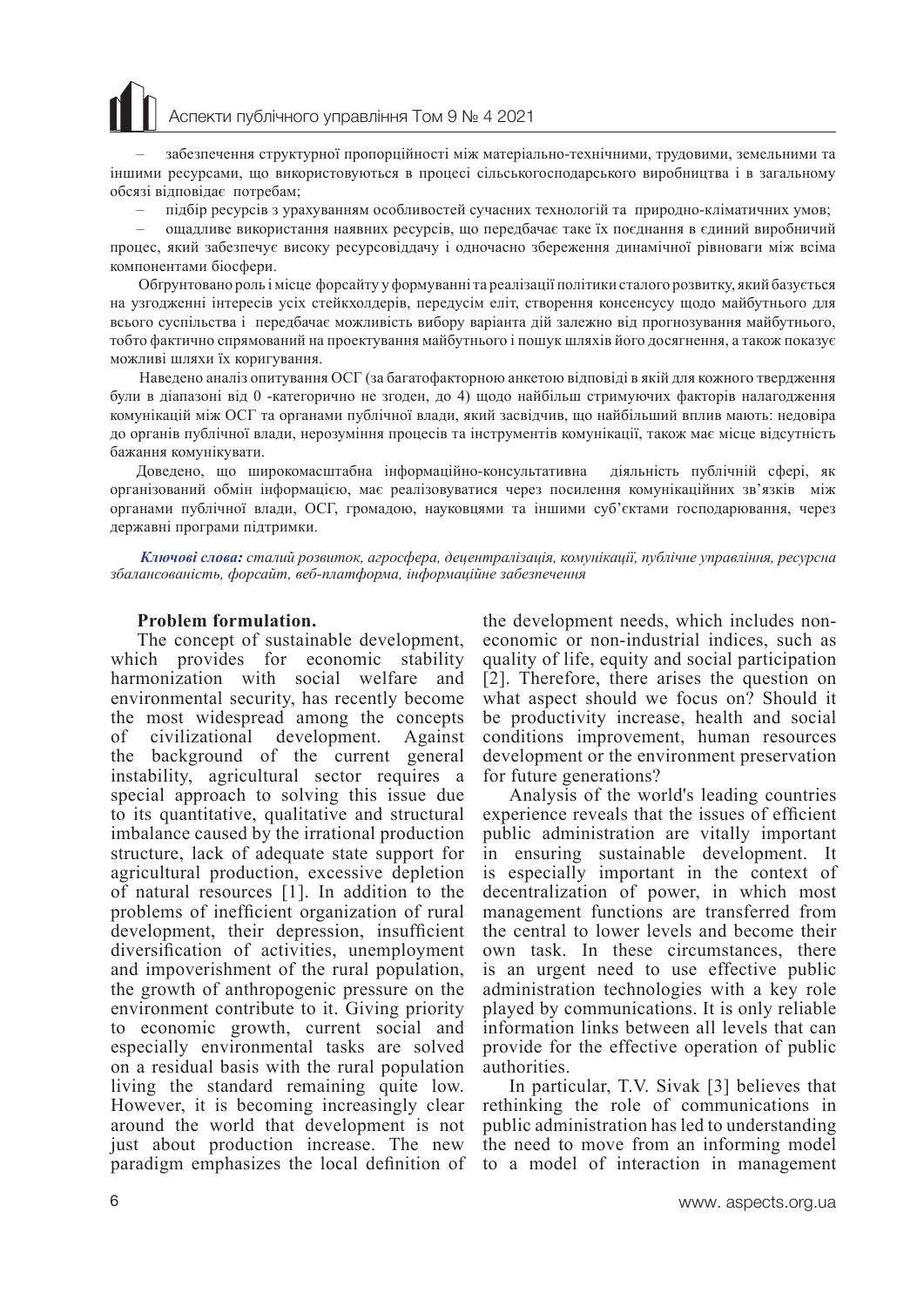Public administartion aspects 9 (4) 2021

decision-making, although communications have always been an important component of development strategy for both a state and an institution.

**Analysis of recent research** and publications has shown that much attention has been paid to the issues of agricultural sector sustainable development by domestic scientists such as O. Borodin, Yu. Lupenko, B. Popov, I. Prokop, P. Sabluk, A. Tretyak, M. Khvesyk, O.Shubravska, V. Yurchyshyn [4- 8] etc. These scientists argue for the need to ensure sustainable development with a strong emphasis on the society well-being.

O. Amosov, R. Voitovych, N. Galkalova, Yu. Habermas, V. Dreshpak, O. Kandzyuba, O. Kravtsov, G. Lasvel, N. Luman, V. Piskotsky, V. Mazur, I.Matyushina [9-18] and many others studied the problems of information and communication technologies and the formation of modern science of communication in the public sphere.

However, despite the large number of papers on sustainable development of agriculture and current studies on the formation of effective public management and administration for social development of both Ukraine and the regions, it should be noted that the establishment of effective communication policy in public management of sustainable agricultural development remains unsettled and require in-depth study.

**The aim** of the study was to study the theoretical foundations and applied aspects of the role of communications in the formation and implementation of public policy for the management of sustainable development of the agricultural sector.

### **Research methods.**

The following research methods were used to achieve the above goal: systemanalytical, analysis and synthesis methods were used to justify the development of communications in public management of sustainable development of the agriculture; generalization method - to process of research and experimental data on the formation and development of the public management system of sustainable development in Ukraine; comparative method - to compare foreign and domestic experience of effective communications introduction in public management of sustainable development

of agriculture; empirical - to understand the experience in applying the programtargeted approach in public administration, questionnaires, interviewing farmers and UTC representatives; statistical data were processed with the statistical method.

### **Results.**

The research showed that the current state of the domestic agriculture does not meet the requirements of its powerful resource potential, the cost of various resources per unit of output is much higher compared to leading countries due to its inefficient use. The reasons for the higher resource intensity of domestic agriculture are related to the objective features of the productive forces and the consequences of the economic system functioning. The current structure of the industry is determined by productive forces. The economic consequences include technical and technological lag, especially In the small-scale sector with subsequent violation of the structural balance between crop and livestock production, and the exports have become raw materials oriented. With its most fertile chernozems in the world, high educational, intellectual potential of labor resources, Ukraine is far behind the leading European countries in terms of yield, animal productivity and rural development. That is, the preconditions for Ukraine's transition to sustainable (balanced) development model are currently unfavorable. Due to many factors, the potential of economic, environmental and social resources for sustainable development of our country has undergone significant destructive changes. The current conditions of the competitive environment have made the domestic agriculture dependent on the level of using scientific and technological progress achievements as well as on relevance, completeness, reliability of the information used and its analysis timeliness, depth and quality. And it is information and consulting activities in Ukraine that are extremely unsatisfactory, because today the modern manufacturer is not ready to pay for information, and scientists have not yet learned to sell their intellectual property.

However, despite the complexity of the situation the agricultural sector is currently in, it has a significant resources potential. Its mobilization can change the situation for the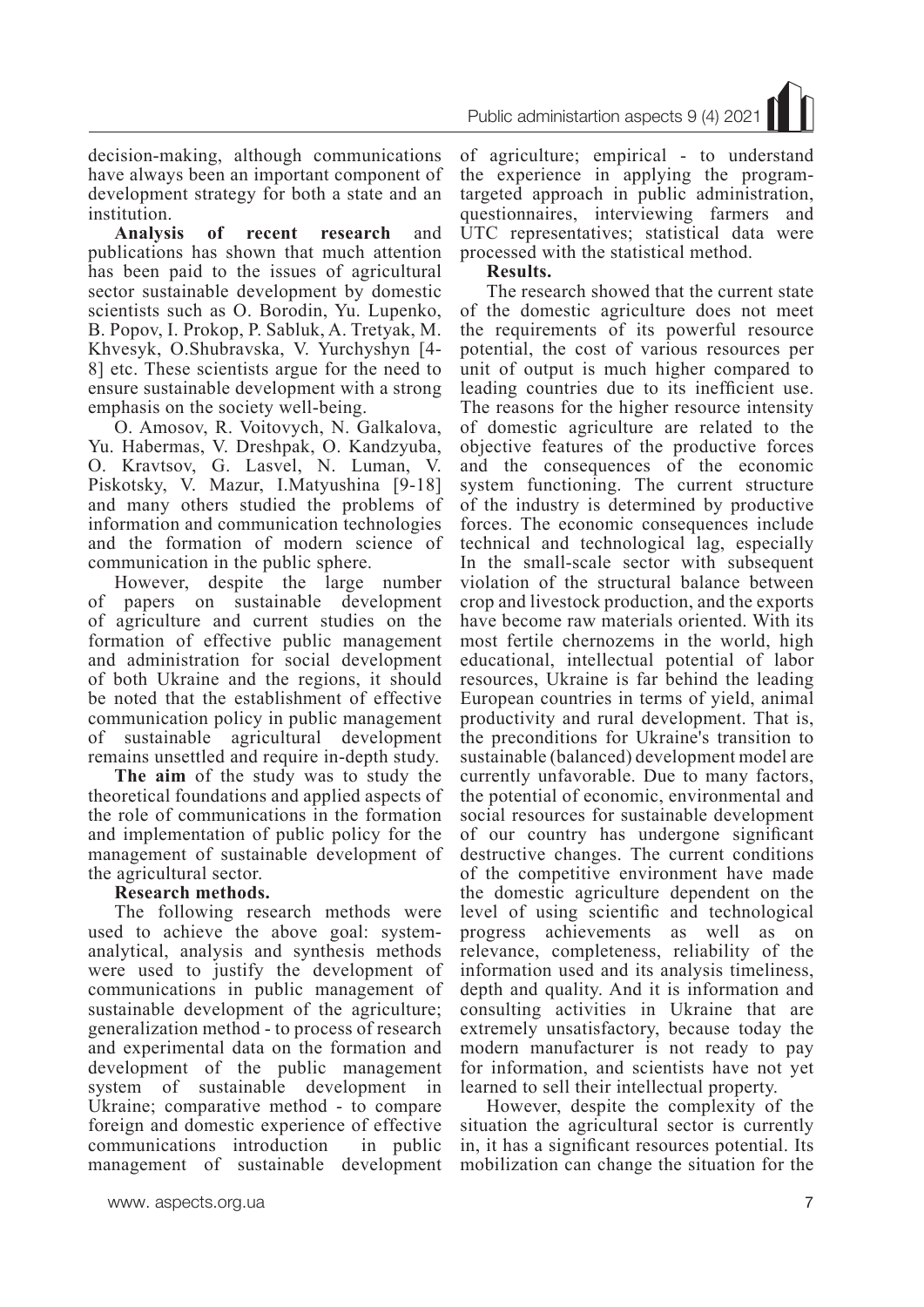better and become the basis for its gradual transition to the sustainable development model.

We believe that solving this problem demands to develop a comprehensive system of organizational and economic arrangements with resource balance ensuring to play the most important role. Resource balance implies:

1) ensuring structural proportionality between material and technical, labor, land and other resources used in agricultural production and meets the needs in general;

2) selection of resources taking into account the peculiarities of modern technologies and climatic conditions;

3) economical use of available resources, which provides for their combination into a single production process with high resource efficiency and maintaining a dynamic balance between all components of the biosphere.

That is, it is a long-term provision of the proper ratio of production and human resources with the preservation of the natural environment.

Resource balance includes three main balances-subsystems: balance in the process of resource potential reproduction; resource and technological balance; resource potential balance. Therefore, the resource balance creates a new form of relationship with the natural environment, and needs are met within environmental constraints, which improve the welfare, working and living conditions of present and future generations, maintaining a dynamic balance between all components of the biosphere, rational use and reproduction of natural resources using production wastes.

We believe that to be able to meet social, economic and environmental challenges modern agriculture producers, farmers and private farms need to receive the latest information via a wide range of methods and tools, including local media and ICT. According to world experience, sustainable development is impossible without the creation and functioning of an effective system of interaction between government and society. Such communicative interaction not only plays an extremely important role from the point of view of public influence on management decisions taken by the authorities, it also is of great importance for the

formation of the image of transparent subject of power. It also comprises understanding the essence of the communication process and the legal framework for the activities of public administration in the field of public relations by the subject of communication [19].

It is worth mentioning that positive changes taking place in the world's leading countries are associated with a significant impact of local and regional processes on the development in general. This influence is also transformed into a purely political process of decentralization of power through increasing the role of local authorities at different territorial levels. In these conditions, the formation of sustainable development policy "top-down" becomes ineffective, as it limits the use of local potential for endogenous development. Therefore, there is a constant search for new models of public administration, which provide for both horizontal coordination of central executive bodies, and vertical one - between central and local authorities. This kind of transformation changes the role of central governments - they become responsible for working out common rules, controlling and coordinating mechanisms in implementing sustainable development policies at all territorial levels when it is necessary to influence the development of all regions, not just the underdeveloped ones. Among the new functions that have arisen in the central governments of many countries in the new model of governance, the following are worth noting in the formation and implementation of sustainable development policy [20]:

- facilitating the search for consensus and communication between regions and sectors, including the definition of goals, time frames and spatial boundaries;

- collecting and analysis of adequate data and information, formation of databases on the needs and opportunities for regional development, strengthening the dialogue between central executive bodies;

- development of legislative, financial and administrative systems that regulate complex hierarchical types of coordination;

- the function of "arbitrator" in resolving conflicts between different areas of public policy and regions, including the definition of political responsibility for the final decision.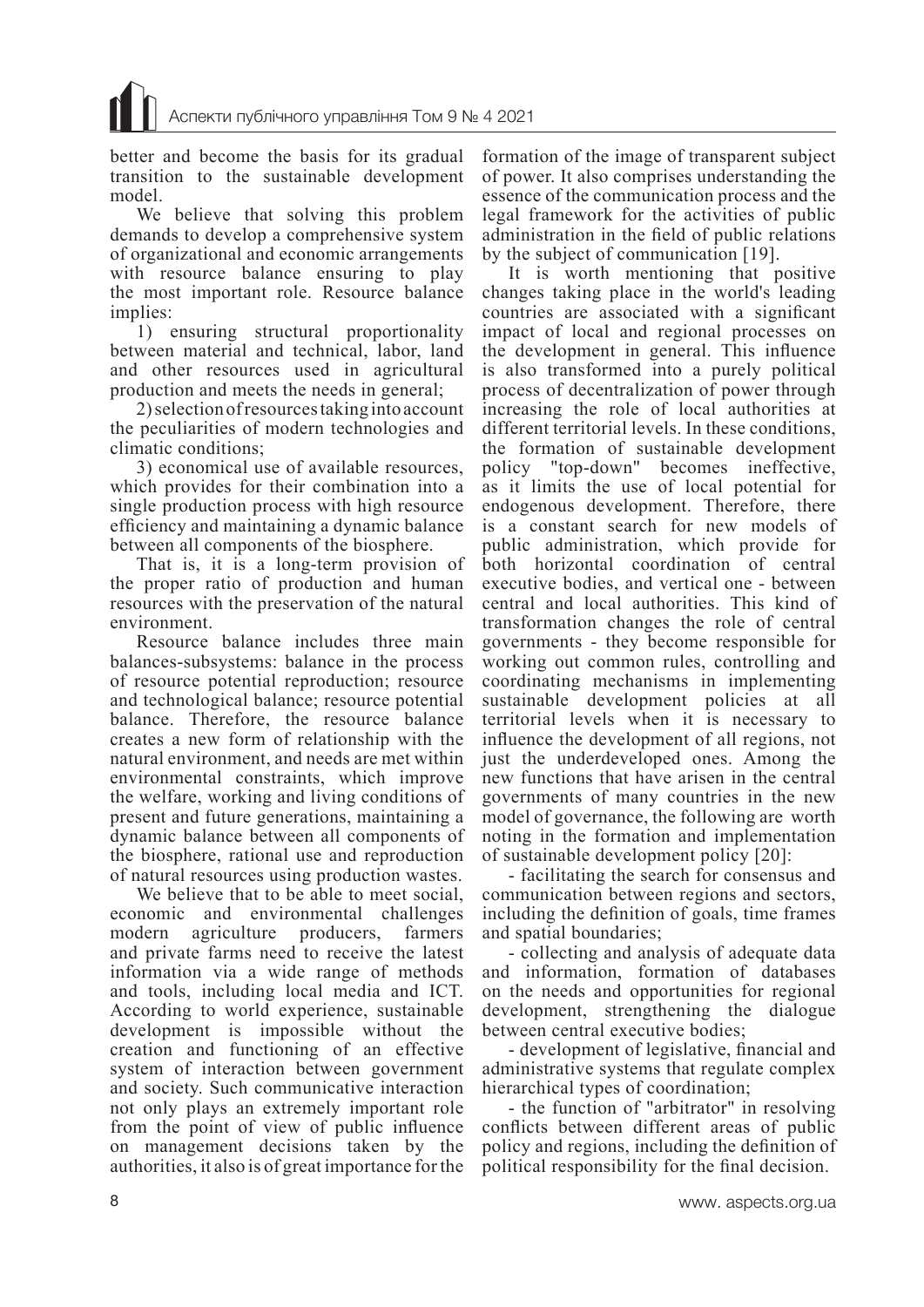In addition to the above, a forecasting technology - foresight - should play an important role in the formation and implementation of sustainable development policy as a systemic tool to influence the formation of the future. Such technology is based on reconciling the interests of all stakeholders, especially the elites, creating a consensus on the future for society. Foresight provides the ability to choose the course of action depending on the "vision" of the future, i.e. it is actually aimed at designing the future and finding ways to achieve it and it also shows possible ways to adjust them.

According to V. Martin [21], foresight is one of the most modern methodologies of strategic forecasting organized as a carefully planned systematic process. In contrast to traditional technologies, foresight involves participation of many experts, and sometimes interviewing certain groups of the population interested in solving the problem.

As for Ukraine, we believe that the inefficiency of public administration is caused by the lack of integral parts of the management process - strategic planning and forecasting. For example, Ukraine has adopted the Sustainable Development Strategy "Ukraine -2020" which defines the key areas of the reform, but the strategy has not been implemented due to the lack of a coordination mechanism that would coordinate the timing and decisions taken by central and executive authorities, local governments and lack of resources ensuring and accountability for the implementation of the declared results.

That is, today, the readiness of society (public administration bodies, academicians, business representatives, the public) to discuss the prospects of socio-economic development of the region or community is extremely important. Foresight involves the creation of a network of stakeholders with all tools of strategic communication between the levels to be involved. Establishing and maintaining permanent communication links between the subjects and objects of public administration, the use of special means of information exchange ensures and directly carries out the management process. The need to establish and maintain communication stems from the very essence of public administration as a purposeful influence to achieve socially

significant and socially defined goals. It involves mandatory awareness of this need by public administration, as well as regulation and coordination of communication activities of these entities.

This was confirmed by the 9th UN Round Table (in September 2004, the Food and Agriculture Organization of the United Nations (FAO). The participants declared and actively promoted the idea that communication is a process necessary primarily to facilitate dialogue and assess the situation. The final resolution of the Round Table contains a few points that are worth mentioning. First, it must be remembered that even when we mention environmental or natural problems, resource management, "communication for development concerns people", these problems cannot be solved simply by applying a scientific approach without taking full account of people's knowledge and their perception of the change. The second point concerns the role of communication, which is considered a two-way process aimed at supporting all stakeholders and facilitating the assessment of problems and identifying strategies that lead to change [22].

It should be noted that nowadays public administration as a form of interaction between subjects and objects of government is inseparable from communication since considering the needs and position of the object of government makes the basis of democracy.

 According to O. Babatunde [23], communication, by its nature, is the most important component of meaningful participation that can result in an active exchange of knowledge and ideas necessary for successful problem identification and the solution planning. Therefore, communication goes beyond "communication" and passes into the sociological dimension.

Therefore, we conducted a survey of heads of united territorial communities considering the role of communications in public administration. The survey aimed to determine the role of communications in the development of efficient united territorial communities. Nine out of ten respondents noted that the level of communication between local governments, the community and business was satisfactory while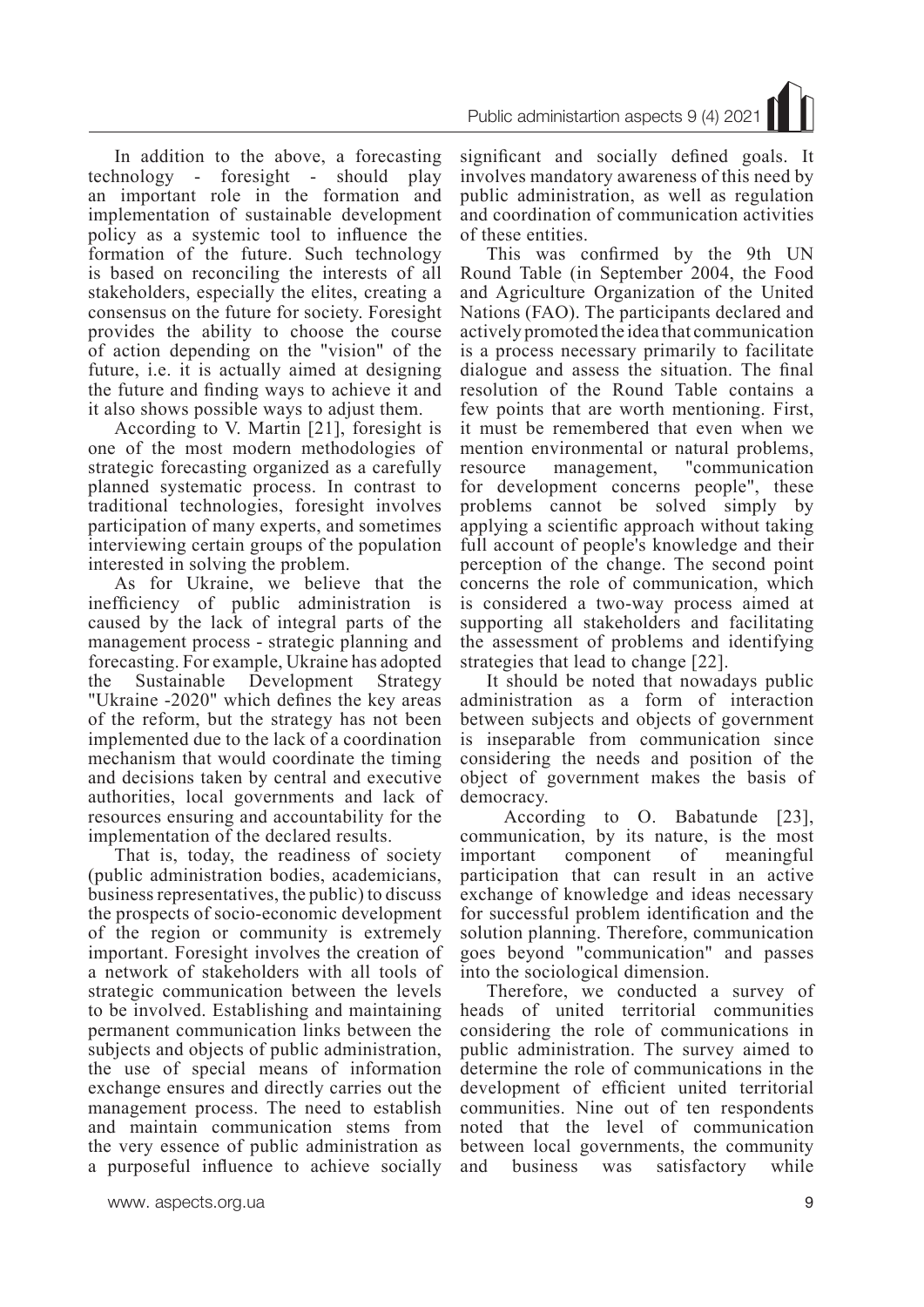# Аспекти публічного управління Том 9 № 4 2021

agriculture producers and private farmers noted the lack of information and low level of communication with public authorities (78% of respondents) and  $97\%$  said they were not willing to pay for the information. Currently, private farmers and small-scale producers do

not have information on effective business running, 89% of respondents do not know what sustainable development is and how to work on a sustainable basis; 30% do not believe they can get quality information from scientists at domestic universities (Figure



**Figure 1. The results of survey. Source: own research.**

Having analyzed the current situation, we can advise to hold master classes and webinars on effective communication between public authorities, agribusiness, community, scientists according to the scheme.

The survey conducted amongst private<br>farmers (according to a multifactor  $rac{\arctan x}{x}$  to a questionnaire in which the answers for each

statement ranged from 0 - strongly disagree, to 4) on the most constraining factors in establishing communication between private farmers and public authorities found out that the most influential ones included distrust of public authorities, misunderstanding of communication processes and tools as well as a lack of desire to communicate, table 1.

**Table 1.**

| Factors constraining communications between private farmers and public authorities |
|------------------------------------------------------------------------------------|
| (0-minimum, 4-maximum; $n = 58$ )                                                  |

| Category      |                                                          | <b>Opinion of members</b> |
|---------------|----------------------------------------------------------|---------------------------|
|               |                                                          | Mean (SD)                 |
| communication | Incomprehension<br>interaction<br>of<br>and<br>processes | 3.29(0.5)                 |
|               | instruments                                              |                           |
|               | Distrust of public authority bodies                      | 3.32(0.44)                |
|               | No desire                                                | 2.14(0.44)                |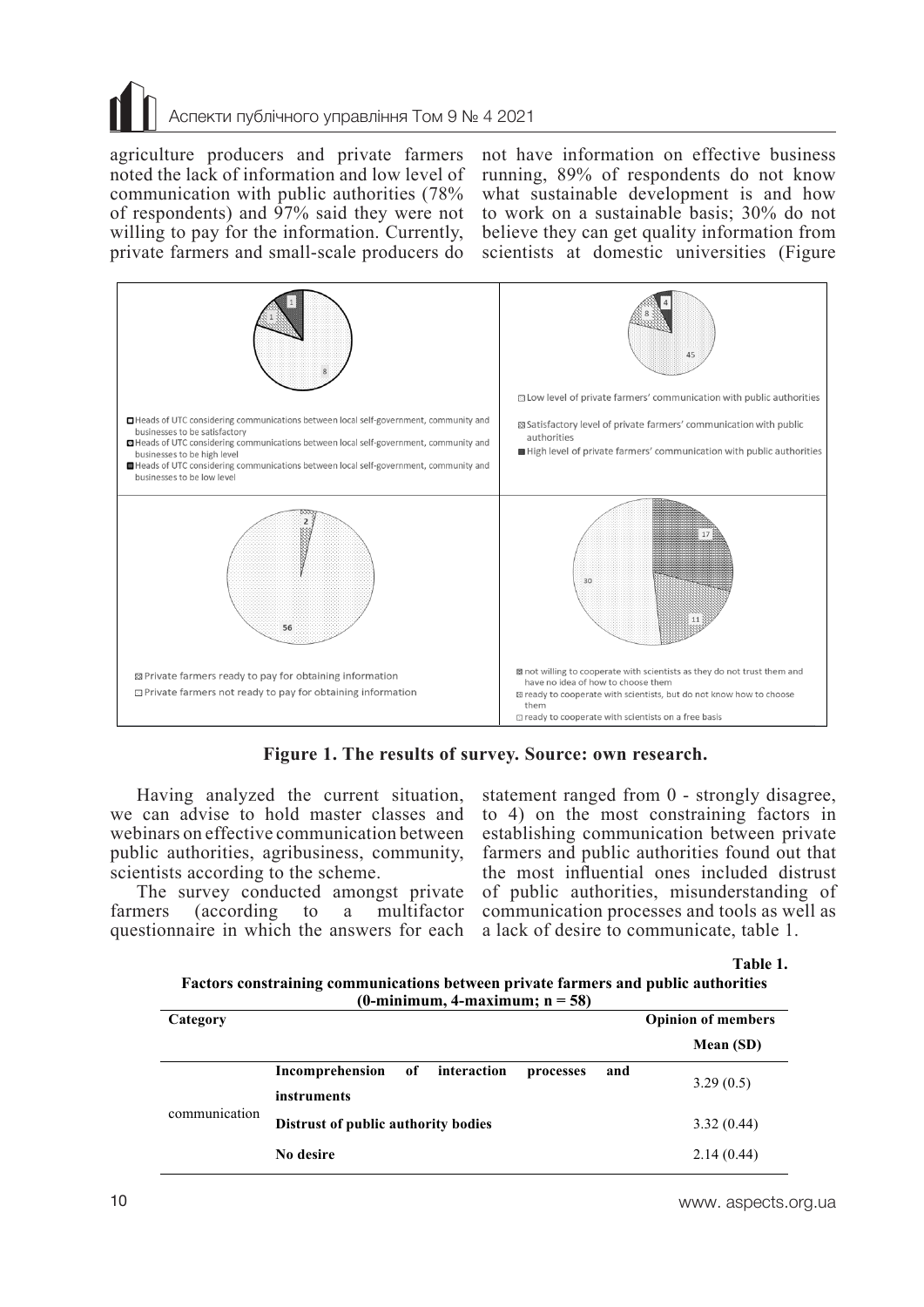1). Having analyzed the data obtained, we believe that establishing communications between public authorities, business, NGOs and the community currently must be prior in the community development agenda. In this regard, we consider it appropriate to create "Regional web platforms for public communications". Their activities should be aimed at ensuring rural people access to relevant information and at promoting social dialogue through developing and implementing appropriate strategies and plans in accordance with the goals and objectives set.

The activities of such platforms should be developed considering the needs and priorities identified at the local level of the community, business, agricultural producers, public organizations, united territorial communities. To ensure the community sustainable development and empowerment, the processes are implemented and monitored in close coordination with local stakeholders.

The state should support national research on sustainable development, using foresight, as one of the most modern methodologies for strategic forecasting of sustainable development to expand and institutionalize rural communication services as a part of the agricultural sector.

Public administartion aspects 9 (4) 2021

**Conclusions.** The issue of agriculture sustainable development maintenance under current conditions of information and communication technologies development is possible on condition of establishment of effective communications between the power, business, scientists and a society. Given the active spread of social networks, the emergence of new forms of population selforganization, including civic movements, unions, associations, the use of methodologies for forecasting future development and<br>foresight opens new opportunities for foresight opens new opportunities for sustainable development.

State support for establishment of "Regional web platforms for public communications" will contribute to ensuring access of rural residents to relevant information and social dialogue through the development and implementation of appropriate strategies and plans in accordance with the goals and objectives of sustainable development.

Large-scale information and consulting activities, as an organized exchange of information, should be implemented through the strengthening of communication links between public authorities, private farmers, community, academicians and other business entities as well as through government support programs.

### REFERENCES

- 1. Sokolska, T. V. (2016). Resource and economic support for sustainable growth of agricultural production. Bila Tserkva. [in Ukrainian]
- 2. Age, A. I., Obinne, C. P., & Demenongu, T. S. (2012). Communication for Sustainable Rural and Agricultural Development in Benue State, Nigeria.
- 3. Sivak T. V. (209). Strategic communications in the system of public administration of Ukraine. Kyiv: NAPA. [in Ukrainian].
- 4. Borodin, M. (ed) (2012). Socioeconomic development of agriculture and village: modern dimension. NAS of Ukraine, Institute of Economics and Forecasting. Kyiv. [in Ukrainian].
- 5. Popova, O. L. (2009). Sustainable development of the agrosphere of Ukraine: policy and mechanisms. NAS of Ukraine; Inst. of Economics. and predicted. NAS of Ukraine. Kyiv. [in Ukrainian].
- 6. Shubravska, O. V. (2002). Sustainable development of agro-food system of Ukraine. Institute of Economics of the National Academy of Sciences of Ukraine. Kyiv. [in Ukrainian].
- 7. Khvesyk, M. A. (2009). Strategic imperatives of land use rationalization in the context of socio-economic rise of Ukraine. Economics of agro-industrial complex. № 3. S. 24–30. [in Ukrainian].
- 8. Gaidutsky, P.I. (ed) (2005). Agrarian reform in Ukraine. Kyiv : NSC IAE, [in Ukrainian].
- 9. Amosov, O. (2014). E-government there is no alternative! The latest information and communication technologies in the modernization of public administration: foreign and domestic experience. Materials of the II scientific-practical. seminar. (April 25, 2014, Dnipropetrovsk). Dnipropetrovsk: DRIDU NADU, [in Ukrainian].
- 10. Gavkalova, N. L. Jain Pradip Kumar. Defining the role of communications in public administration. URL: http:// repository.hneu.edu.ua/bitstream.
- 11. Habermas, Yu. (2000). Structural Transformations in the Sphere of Openness: A Study of the Civil Society Category. Lviv.
- 12. Dreshpak, V. M. (2013). Topology of leadership in the communicative space of the region. Management leadership: the challenges of today: count. monster. Khmelnytsky: PE Melnyk.[in Ukrainian].